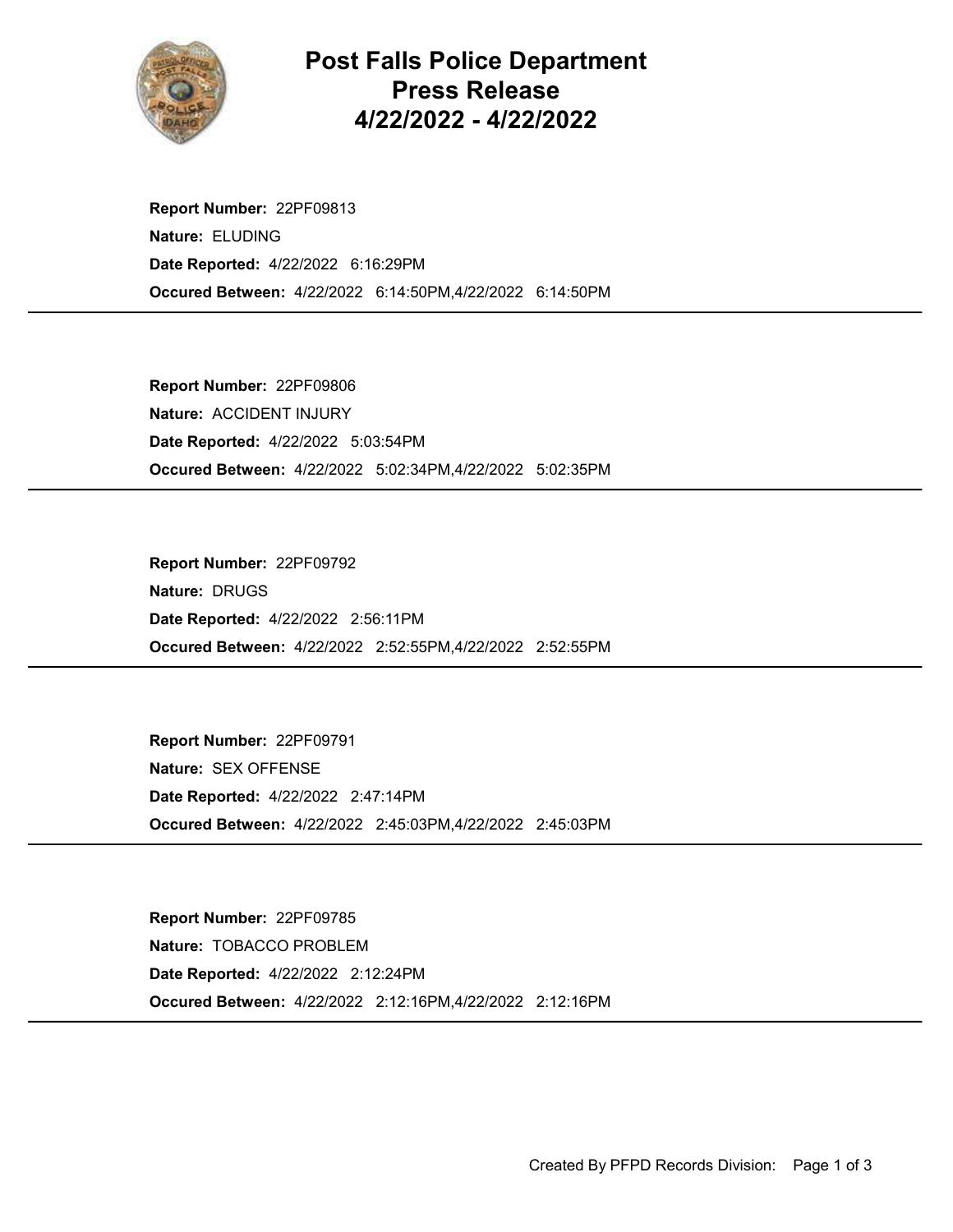Occured Between: 4/22/2022 2:01:47PM,4/22/2022 2:01:47PM Report Number: 22PF09784 Nature: TOBACCO PROBLEM Date Reported: 4/22/2022 2:01:56PM

Occured Between: 4/22/2022 1:42:09PM,4/22/2022 1:42:09PM Report Number: 22PF09779 Nature: TOBACCO PROBLEM Date Reported: 4/22/2022 1:44:01PM

Occured Between: 4/22/2022 10:57:04AM,4/22/2022 10:57:04AM Report Number: 22PF09769 Nature: ABANDONED VEHIC Date Reported: 4/22/2022 10:58:53AM

Occured Between: 2/1/2022 8:00:00AM,4/12/2022 8:00:00PM Report Number: 22PF09765 Nature: FRAUD Date Reported: 4/22/2022 10:50:15AM

Occured Between: 4/22/2022 10:07:30AM,4/22/2022 10:07:33AM Report Number: 22PF09759 Nature: MAL INJURY Date Reported: 4/22/2022 10:09:16AM

Occured Between: 4/15/2022 7:00:00PM,4/21/2022 12:00:00PM Report Number: 22PF09750 Nature: BURGLARY AUTO Date Reported: 4/22/2022 7:59:25AM